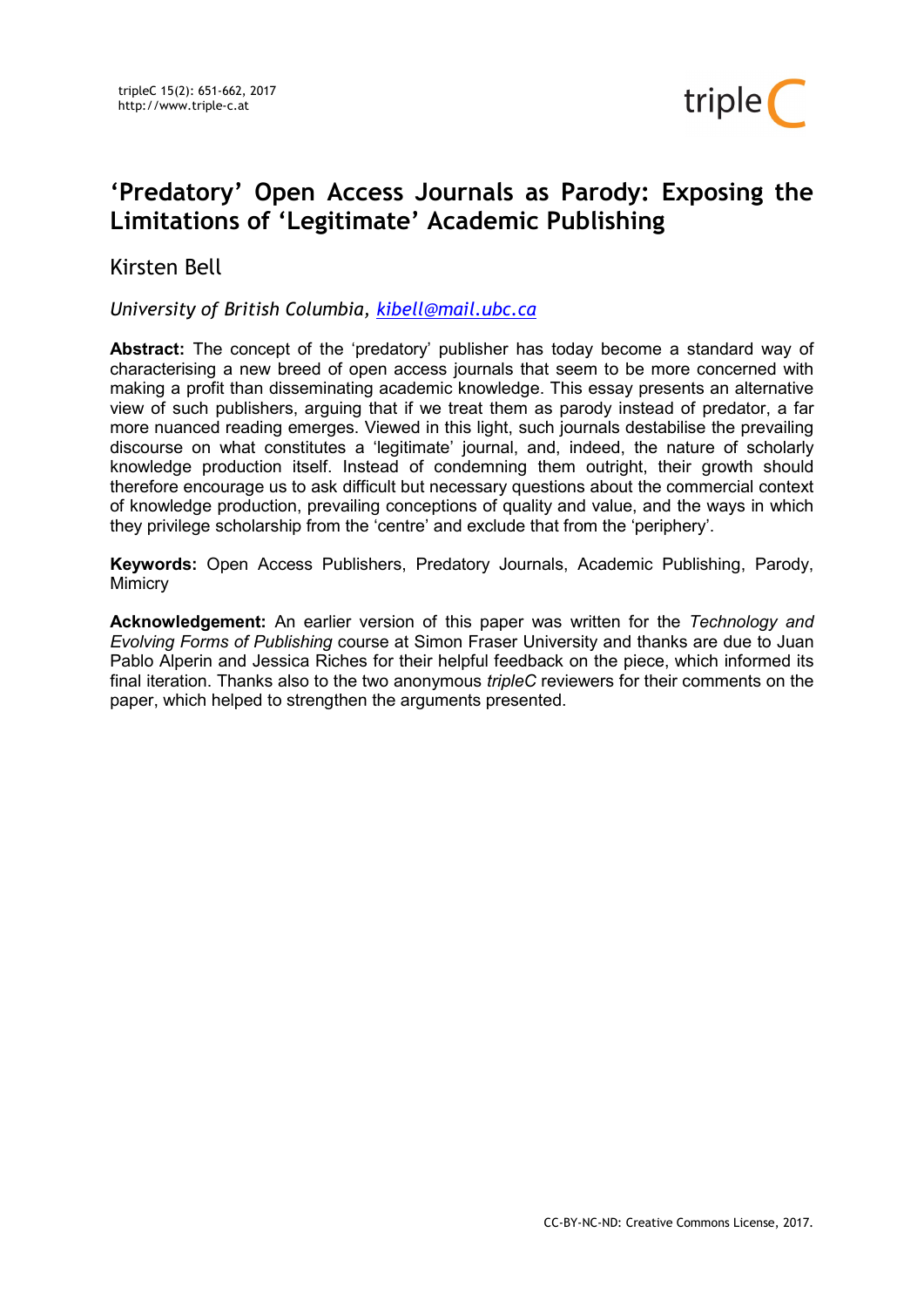```
From: Journal of Geology & Geosciences <editor.jgg@omicsgroup.biz><br>Subject: Share your current Research with us<br>Date: 13 August, 2014 5:58:20 AM PDT
To: <kibell@mail.ubc.ca>
Hello Dr. KIRSTEN BELL
Hope you are doing great !!
Let me drag your attention towards the Journal of Geology & Geosciences
Journal of Geology & Geosciences publishes original Research/Review/Mini-review/Commentary/Opinion articles, Short
communication. Case Reports etc. which covers the topics related to Earth Sciences. Climatic Change, Structural Geology, Disaster
Management, Mineralogy, Geochemistry, GIS, Remote Sensing, Anthropology, Geography of the Earth, Primatology, Planetary
Sciences etc.
It would be an honor for our Journal if you could share your write-up related to the topics mentioned above or whatever suits you
the best for the upcoming issue of the Journal.
We request you to kindly submit the manuscript on or before August 25<sup>th</sup>, 2014 or you may also let us know the possibility of
vour submission in the near future.
If you are interested then kindly submit your manuscript as an e-mail attachment to the Editorial Office
at: editor.jgg@omicsonline.org
You may also submit your article at: http://omicsgroup.org/editorialtracking/geology/SubmitManuscript.php
Please forward this message to anyone you think may be interested in submitting the article towards Journal of Geology &
Geosciences.
Awaiting your swift response
Respectfully,
Renesmee
Editorial Assistant
Journal of Geology & Geosciences
```
Figure 1. Email invitation from Journal of Geology & Geosciences

## 1. Introduction

Today, academics are inundated with daily email invitations from a new breed of open access journals. Typically, these emails follow the same structure and format as an invitation I received from the Journal of Geology & Geosciences (see Figure 1). Often featuring an idiosyncratic interpretation of what constitutes an academic field (e.g. anthropology as a geoscience), along with other red flags, these journals are the object of growing concern amongst academics and commentators.

Until recently, leading the charge was Jeffrey Beall, a librarian at the University of Colorado. Credited with coining the phrase 'predatory open access journal', Beall used the term to describe a distinct type of journal that exists exclusively to profit from the fees charged by mainstream publishers to make manuscripts openly accessible. According to Beall (2013, 591), "Many honest scholars have been seriously victimized by predatory publishers", and his website Scholarly Open Access: Critical Analysis of Scholarly Open-Access Publishing was devoted to exposing their activities. Containing his influential if controversial blacklist, it detailed hundreds of "potential, possible, or probable predatory scholarly open-access publishers".

Although his website closed in January 2017 under mysterious circumstances, it has effectively set the tone of debate around such journals, and the term 'predatory' has become the standard way to describe them. Indeed, the closure of his website has generated considerable consternation, the tenor of which is captured in a post on the popular academic blog The Conversation titled "Who will keep predatory science journals at bay now that Jeffrey Beall's blog is gone?" (Brown 2017). The shutdown of the blog was also covered on Science's website, which quoted an influential blogger stating that "Beall's list was extremely valuable because predatory journals are a huge problem" (Chawla 2017). In this framing, Beall is treated as the lone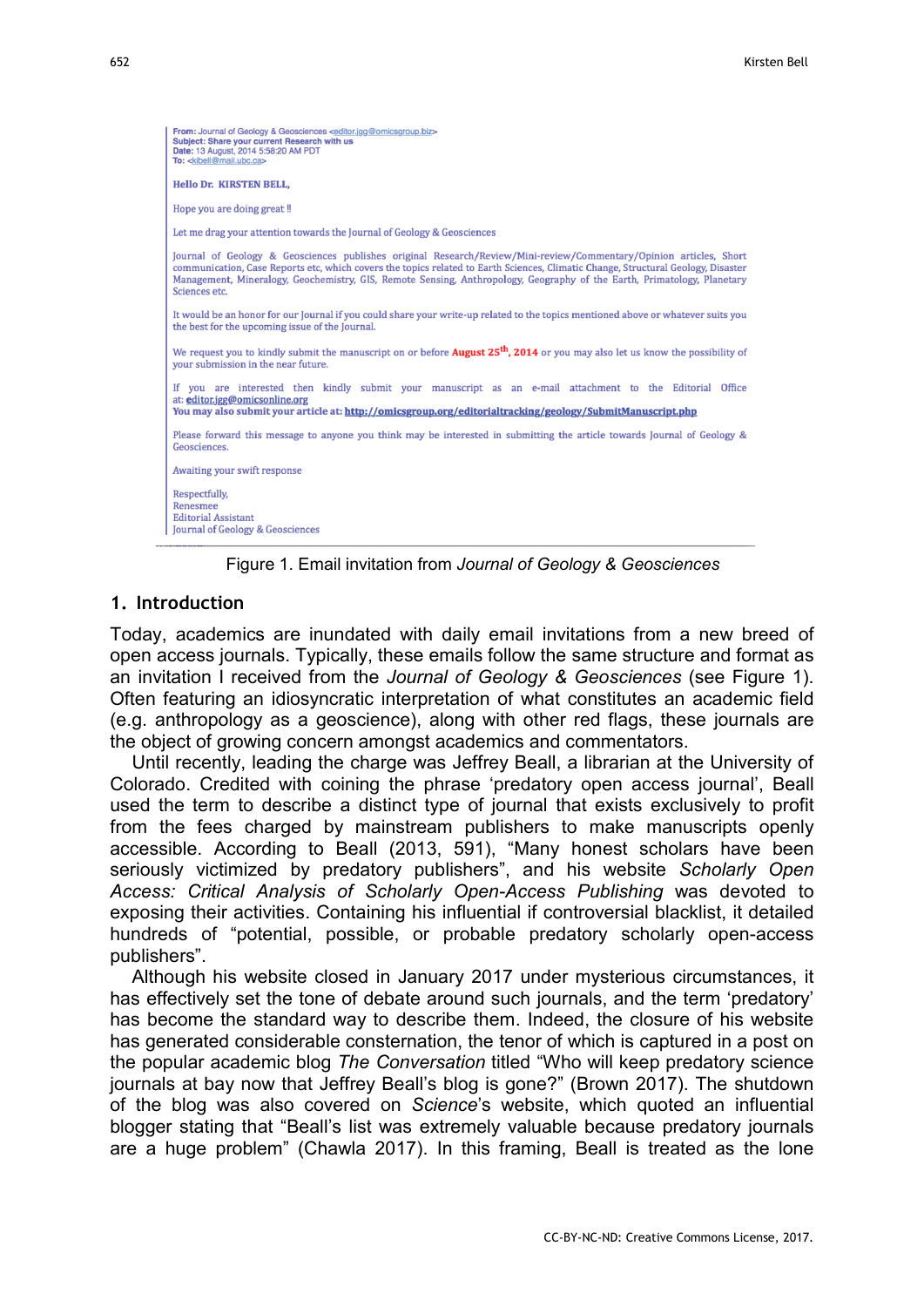$\overline{a}$ 

bulwark against the tide of predatory journals that would otherwise overrun academics.

## 2. The Notion of the 'Predatory' Open Access Journal Goes Mainstream

Although Beall started his list in 2008, the problem of 'predatory' open access journals came to wider attention in 2013 when Science published the results of a sting operation by John Bohannon (2013), a biologist and science journalist. Creating a credible but flawed paper by a group of fictitious African scholars, Bohannon used Beall's list and the Directory of Open Access Journals to identify 304 fee-based journals, which he then submitted the fake manuscript to. Of the 255 versions of the manuscript that underwent review, 157 journals accepted it and 98 rejected it. In the majority of cases, there was no discernible evidence of peer review.

Widely publicised, the results of the sting operation were represented by some commentators as a significant blow to the open access movement, confirming the lack of quality controls of open access journals. In a follow-up article vehemently condemning the movement, Beall argued:

> We mustn't forget the strengths of the traditional or subscription model of scholarly journal publishing. When space was an issue, journals could only publish the very best of the articles they received, and any lapse in quality over time led to subscription cancellations. The result was that the traditional journals presented the cream of the crop of current research. With open-access journals, the opposite is often true. (Beall 2013, 596)

Others, however, pointed out that the sting operation did not target subscriptionbased journals, so it's unclear if their quality controls would have been any better. In the words of Michael Eisen (2013), an open access advocate and co-founder of the Public Library of Science, "It's nuts to construe this as a problem unique to open access publishing, if for no other reason than the study didn't do the control of submitting the same paper to subscription-based publishers".

Peter Suber (2013), another key figure in the open access movement, observed that Bohannon's exposé gave the impression that all or most open access journals impose article processing charges (APCs), even though the majority are free.<sup>1</sup> Indeed, Bohannon intentionally targeted fee-based publishers, so the journals he selected were far from representative. As the librarian Paula Callan (2013) pointed out in a separate commentary, predatory publishers "represent less than two per cent of the 9,900 open access journals currently available. The majority of open access journals are run by not-for-profit scholarly societies, university presses, academic departments and geographically dispersed groups of academics". Thus, for many observers, both Bohannon and Beall seemed to be using the 'predatory journal' discourse as a cover for discrediting the open access movement more broadly (Bivens-Tatum 2014; Nwagwu 2016).

The debates generated by Bohannon's article reveal deep divisions regarding the current state and future direction of academic publishing. However, although there is disagreement over the size and scope of the problem of predatory publishers, players on both sides of the debate typically treat them as merely the 'dark side' of

 $^1$  Of the 9437 journals listed in the DOAJ directory as of June 2017, 5901 (63%) do not have APCs.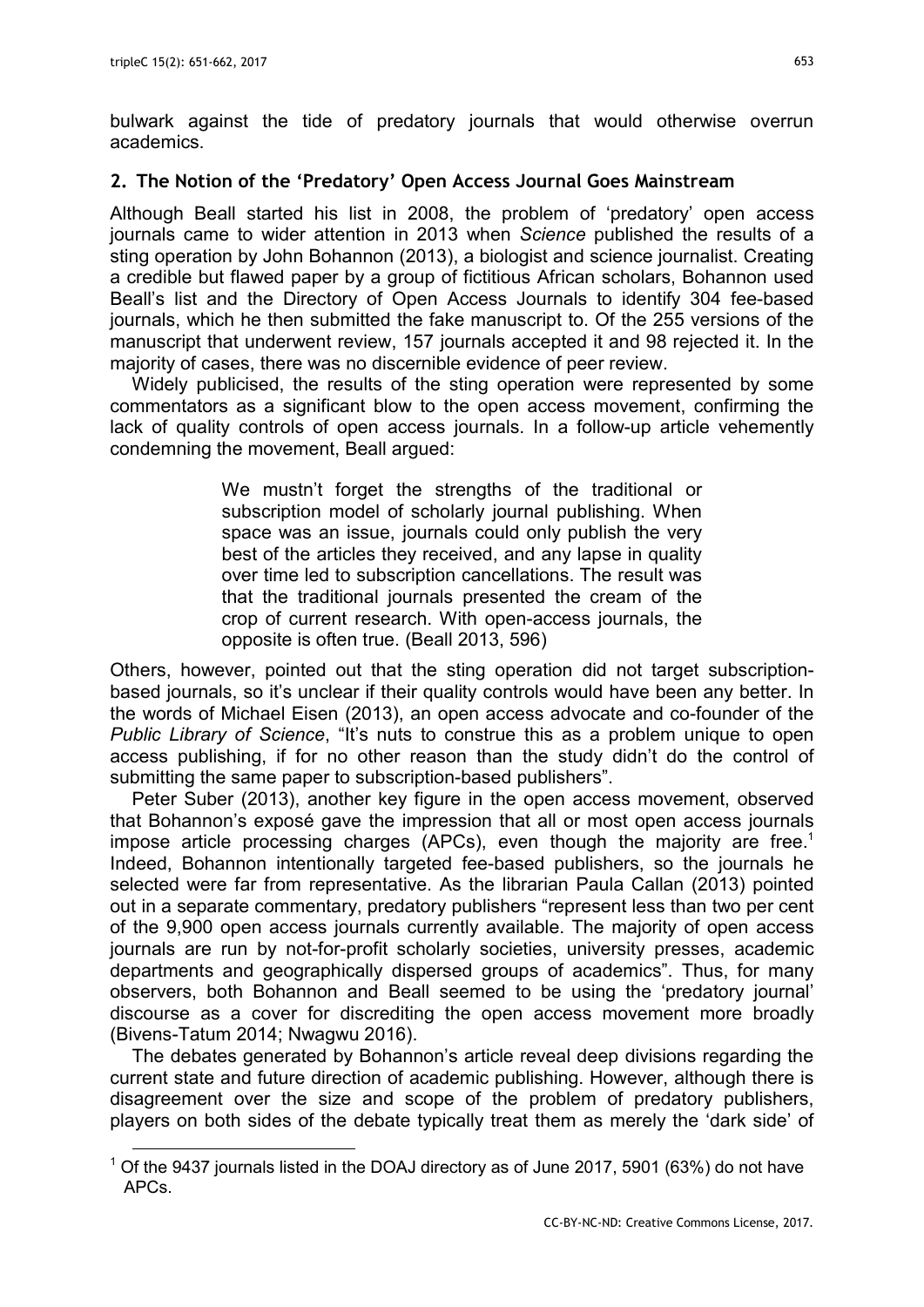the open access movement (e.g., Masten and Ashcraft 2016). To quote Suber (2013), "Weak and dishonest OA journals give OA a bad name. I want to expose them. I want to warn authors and readers against them. I want to drive them from the field". In other words, the notion of a predatory open access journal has become a mainstream conceptualisation, regardless of individual academics' position on open access itself – a view, I suggest in what follows, that requires reconsideration.

## 3. Drawing Lines Between 'Legitimate' and 'Predatory' Publishers

As I have already noted, a key difference between a 'predatory' and 'legitimate' journal is typically seen to be the exclusive profit motive of the former. According to Margaret Kearney and the International Academy of Nursing Editors (known by the rather unfortunate acronym 'INANE') Predatory Publishing Practices Collaborative, "with profit as the driving force, these 'predatory publishers' engage in a range of disturbingly unethical and unscholarly practices with the goal of attracting author fees, offering little in return" (2015, 2). However, by claiming quality controls they don't necessarily provide and prioritising profit above all else, these journals arguably mirror, albeit in distorted form, the limitations of mainstream academic publishing itself.

Open access advocates frequently observe that the largest journal publishers have higher profit margins than the biggest oil companies – and have been equally ruthless in pursuing them (Monbiot 2011; Suber 2012). For example, in 2010, the publishing giant Elsevier made USD\$1.1 billion on revenues of \$2 billion – a profit margin of 36% (The Economist 2011). In 2015, it posted higher profit margins than Apple (Schmitt 2015). Thus, highlighting the profit motive of 'predatory' journals equally challenges the credibility of 'legitimate' publishers themselves. As Truth (2012) concludes in a piece on the rise of academic journal rackets:

> [...] perhaps we are dealing with two kinds of 'rackets': established elite, based on extortionate subscriptions for individuals and institutions […] and 'start-up' upstart OA predators, both a phenomenon of capitalist relations and forces of biopolitical knowledge production at the present explosive conjuncture (2012, 67; emphasis in original).

In light of these undeniable financial similarities, considerable intellectual weight is placed upon the quality controls implemented by mainstream publishers as a means of differentiating them from their illegitimate counterparts – especially peer review and indexation in accredited databases (Web of Science, Medline, Scopus, etc.), along with proxy quality indicators such as the journal impact factor.<sup>2</sup> However, according to Ray (2016), parsing 'legitimate' from 'counterfeit' journals is a far more complicated task than Beall's list suggests. Indeed, librarians in her own institution (University of Mary Washington) expressed concerns about the inclusion of more than 25% of journals on Beall's list, pointing to difficulties in evaluating a journal's publication process from the outside or on the strength of individual published articles themselves.

 $2$  An impact factor can theoretically be calculated for any journal over three years of age; however, Web of Science (then the Institute for Scientific Information) invented it, so only the journals it indexes (e.g. Social Sciences Citation Index, Science Citation Index) can legally use it.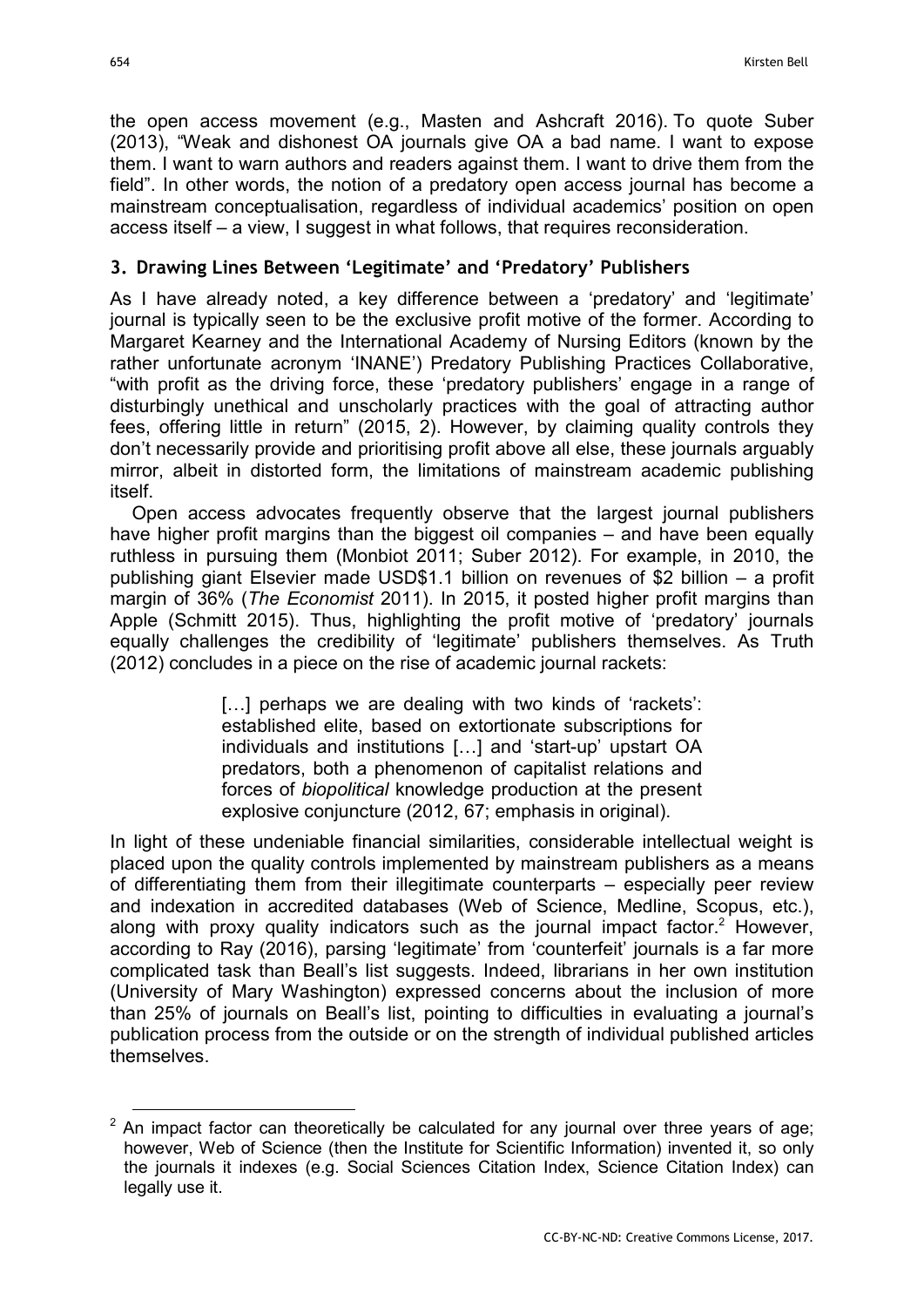As Eisen (2013) observes, publication venue alone is hardly a guarantor of quality, even when editorial standards and peer review processes are in place. Indeed, there is now a large body of literature on the problems with peer review, which includes extended studies such as Peerless Science (Chubin and Hackett 1990) and Peer Review: A Critical Inquiry (Shatz 2004), along with satirical websites (e.g., Shit My Reviewers Say<sup>3</sup>) and commentaries (e.g., Bell 2015a). According to Shatz, "The cumulative effect of the studies and of experience with peer reviewed articles is to suggest […] that the system does not, in fact, always work. It suffers from widespread bias, subjectivity, and incompetence" (2004, 3). The biases of indexes and databases are also well documented. Prestigious indexes like the Social Sciences Citation Index (SSCI) have been characterised as ideological black boxes (Klein and Chang 2004), with a lack of transparency in their criteria for how journals are determined for inclusion and clear inconsistencies in those indexed. Such indexes have also been consistently shown to favour English-language and North American publications (Nieminem and Isohanni 1999; Archambault et al. 2006; Alperin 2014).

Likewise, studies have shown the limitations of the journal impact factor as a proxy for quality and its potential for misuse and abuse (Amin and Mabe 2004; Ha, Tan and Soo 2006). As Cooper and Poletti (2011, 60) have observed in a discussion of the growing institutional emphasis placed upon such indicators in the Australian context, "The result can only be, at the very least, a distortion of research behaviour as academics recognise and cynically (or desperately) respond to quality measurement regimes". Importantly, these distortions are increasingly being felt across the globe, as many non-Western countries now require academics to publish in international, English-language journals with a high impact factor in order to progress in their careers – a phenomenon Chou (2014) labels 'SSCI Syndrome'. According to Truth (2012, 58), "The tightening grip of knowledge commodification and the 'publish or perish' syndrome is extreme in the core higher-income economies […] but has become a metastasizing phenomenon in virtually all".

All this would suggest that the 'predatory journal' discourse is a way of containing the larger questions that such publishers raise about mainstream knowledge production itself. However, if we view dodgy open access publishers as parody instead of predator, a rather different reading emerges – one that destabilises the prevailing discourse on what constitutes a 'legitimate' journal, and, indeed, the nature of scholarly knowledge production itself.

## 4. 'Predatory' Journals as Parody

As the recipient of dozens of email invitations per week from so-called predatory journals, I have observed that they often contain an almost satiric quality. Take, for example, the aforementioned invitation from the Journal of Geology & Geosciences (see Figure 1). The name of the editorial assistant, 'Renesmee', was invented by Stephenie Meyer in her popular young adult series Twilight, so no adult alive bears the name (although some rather unfortunate children do). This is not an isolated phenomenon. For example, in his exposé, Bohannon reproduced the response he received from one 'Grace Groovy', after he (under the guise of the fictional African academic) requested that a publisher withdraw the fake manuscript. The cartoonishness of the respondent's name – which, as Bohannon himself acknowledges, sounds like a fictional character – seems to present more of a caricature of academic journals than an attempt to credibly mimic them.

<sup>3</sup> http://shitmyreviewerssay.tumblr.com/archive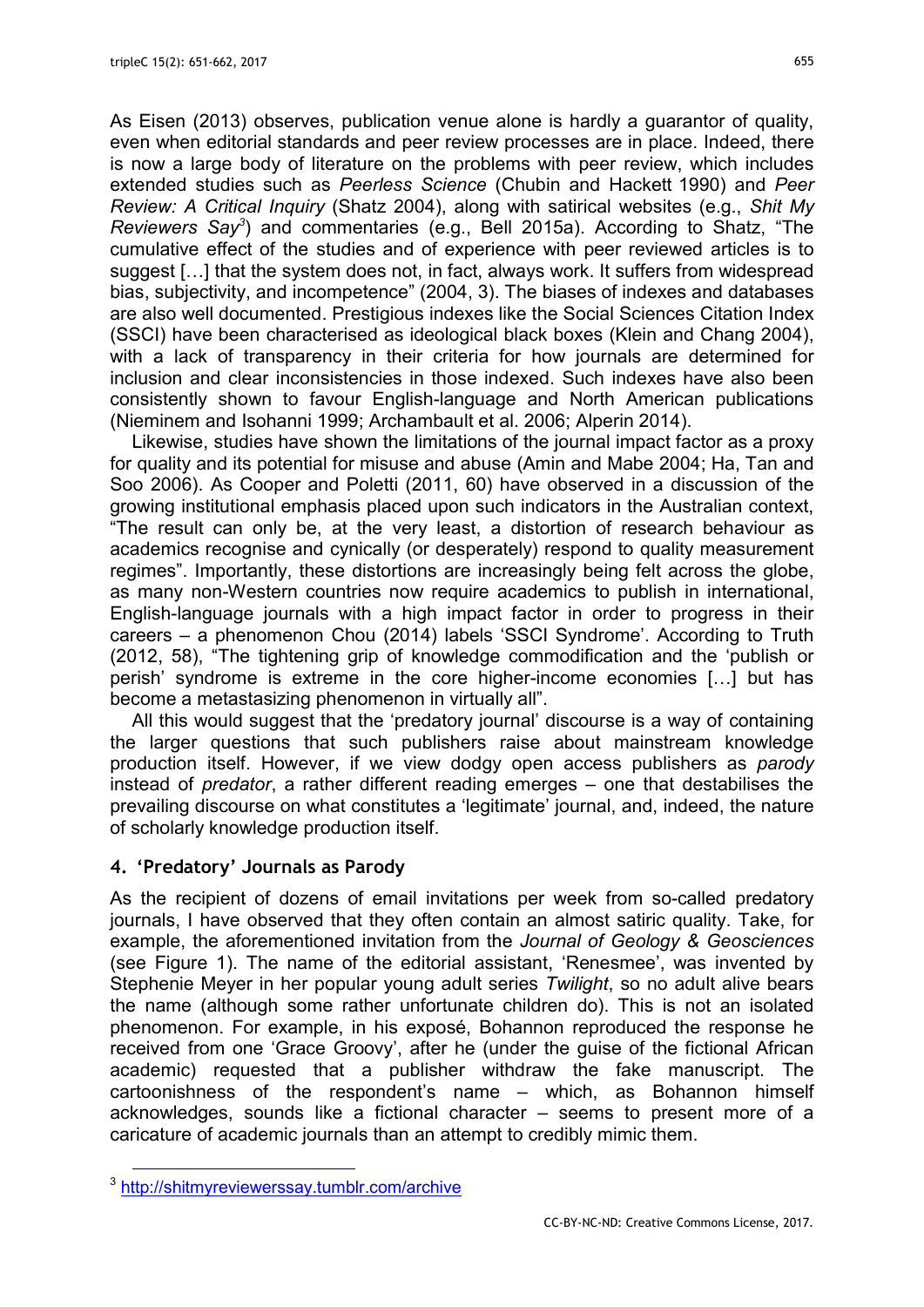It is worth noting that despite the growth of the predatory journal discourse, many scholars treat invitations from these journals – and the academic conferences that have accompanied them – with amusement (and annoyance) rather than alarm.<sup>4</sup> This is readily apparent on the Twitter #academicspam hashtag, which is devoted to entertaining examples of the genre. A less malign view also underpins a recent article published in the British Medical Journal titled "We read spam a lot: prospective cohort study of unsolicited and unwanted academic invitations" (Grey et al. 2016). The piece is a parody of a scientific research paper and is structured exactly like one, with an overview of methods, a results section, a competing interests section, and so on. The authors classify spam emails into various categories such as 'spam dressed as lamb', 'tasty spam', 'stir-fried spam' and 'premium spam', and their competing interests section includes tongue-in-cheek statements such as:

> ND almost joined the editorial board of Hair: Therapy and Transplantation but decided her hair was fabulous enough. GG is developing the Number Needed to Spam, an index of how many recipients need to be spammed to recruit one conference attendee. LS wishes henceforth to be addressed solely as Iconic Professor (Ibid., 4).

These accounts challenge Beall's rhetoric about the "serious victimization" of unsuspecting scholars and the prevailing view of these publishers as a significant problem. Clearly, if such journals are predators, they are not particularly effective ones. Instead, they seem to parody rather than straightforwardly replicate academic norms – for example, by exaggerating status hierarchies in academia through the use of obsequious and over-the-top language ("Dear Iconic Professor"). For this reason, their relationship with parody bears closer examination.

According to Dentith (2000, 6), "the discussion of parody is bedevilled by disputes over definition". He observes that some literary scholars see parody as a distinct genre that can be conceptually differentiated from satire, travesty, pastiche, spoof and burlesque, whereas others treat it as encapsulating a broad spectrum of practices. Hutcheon (2000), who has presented one of the more influential definitions, argues that what distinguishes parody is its use of ironic inversion. In her words, parody is "repetition with critical distance, which marks difference rather than similarity" (Ibid., 6). Thus, the difference between parody and repetition boils down to the question of intent, although Hutcheon acknowledges that this is "both complex and difficult to verify" (Ibid., 40). Hariman (2008), on the other hand, suggests that parody is best thought of as a combination of imitation and alteration. This definition has the advantage of moving us away from thorny questions of intent by shifting the focus to actions and effects.

To illustrate, Hariman describes an occasion when his 10-year-old daughter began to parrot his gestures and facial expressions at the dinner table. By throwing his style beyond its usual vehicle of expression, their stark differences in gender, social station and power turned her act of mimicry into a form of parody – regardless of his daughter's intention, the effect was to make him feel ridiculous in his own eyes. According to Hariman, this is the defining feature of parody: via its distortions, it serves to expose the limits of the original. In his words,

<sup>&</sup>lt;sup>4</sup> I must confess to having done so myself on various occasions.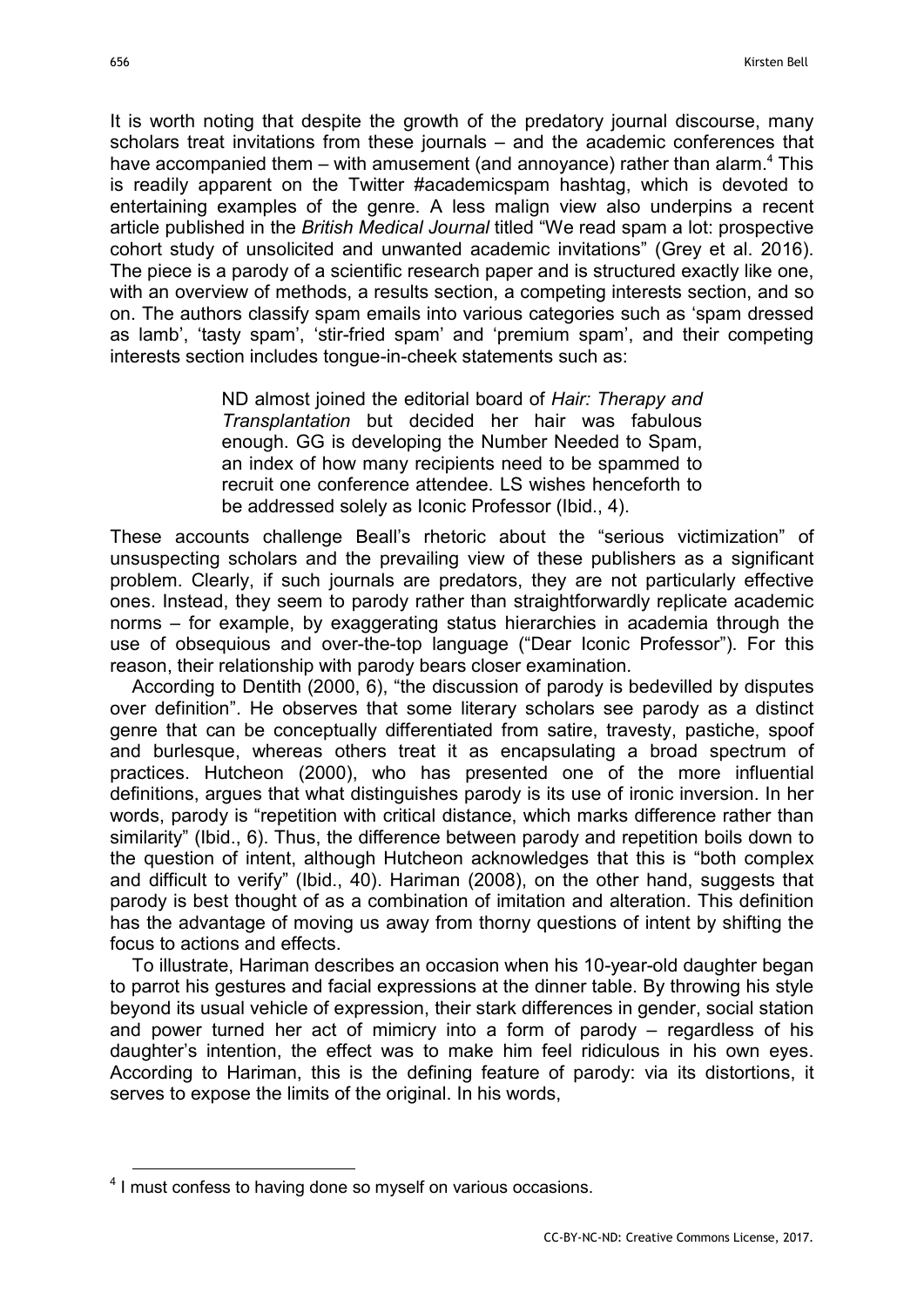$\overline{a}$ 

What had seemed to be serious is in fact foolish, and likewise the powerful is shown to be vulnerable, the unchangeable contingent, the enchanting dangerous. Parody works in great part by exceeding the tacit limits on expression – the appropriate, the rational – but it does so to reveal limitations that others would want to keep hidden (Hariman 2008, 251).

As I have already illustrated, in their distinctive combination of mimicry and distortion, these journals reveal the limitations of mainstream publishers themselves, throwing up questions about where the lines between 'legitimate' and 'illegitimate' periodicals can be drawn. For Hariman, this destabilising potential is a critical function of parody – one that, in some instances, serves to erase the very binaries it exposes<sup>5</sup>: "Once set beside itself, not only that discourse but the entire system is destabilized" (2008, 254). Indeed, this question of whether parody is an essentially subversive or conservative force has been extensively explored in the literature, although Dentith (2000) argues that its effects can't be evaluated in abstraction from the particular social and historical circumstances in which it is performed.

#### 5. North-South Relations, Mimicry and Parody

One illustration of the potentially subversive effects of parody can be found in Homi Bhabha's (1984) work on colonial mimicry.<sup>6</sup> According to Bhabha, the grand civilising mission that justified British colonialism produced "the desire for a reformed, recognizable Other, as a subject of difference that is almost the same, but not quite" – i.e. "almost the same, but not white" (Ibid., 130). In other words, the goal of British colonial policy was to create subjects who were British in mode and thought, yet not so British that they thought of themselves as equals. Imitation was desired, but only insofar as it didn't challenge British rule itself.

As Bhabha deftly illustrates, the fundamental ambivalence of the discourse on colonial mimicry produced a slippage that meant that mimicry was both resemblance and menace – simultaneously legitimising and discrediting colonial rule. To quote Ferguson (2002, 553), "colonial imitation always threatened to become excessive and uncontrolled and thereby to unsettle the boundaries and relations of authority between settler and native that the colonial order depended on". Thus, mimicry was also a sign of the inappropriate, of a difference that intensified colonial surveillance and posed a threat to its "'normalized' knowledges and disciplinary powers" (Bhabha 1984, 126).

This example resonates with the present case on a variety of levels, not least because of the composition of so-called predatory journals. One of the most significant but sidestepped aspects of the rise of 'predatory' publishing is the evidence that many such journals emanate from the global South (Bohannan 2013; Shen and Björk 2015). This is apparent in Bohannon's Science article: the journals that were most likely to accept the fake manuscript were clustered in India, followed by Nigerian-based journals. But it's also clear that these countries dominate in terms of who is publishing in such journals – something Bohannon implicitly recognises

 $5$  Here, Hariman's arguments are strongly influenced by Bakhtin's (1984) work on the carnivalesque.

 $6$  At least, according to Hariman's definition of parody as imitation and alteration; colonial mimicry fits less clearly with Hutcheon's emphasis on parody as ironic inversion, although later accounts of 'mimesis' often treat this as a core feature (Ferguson 2002).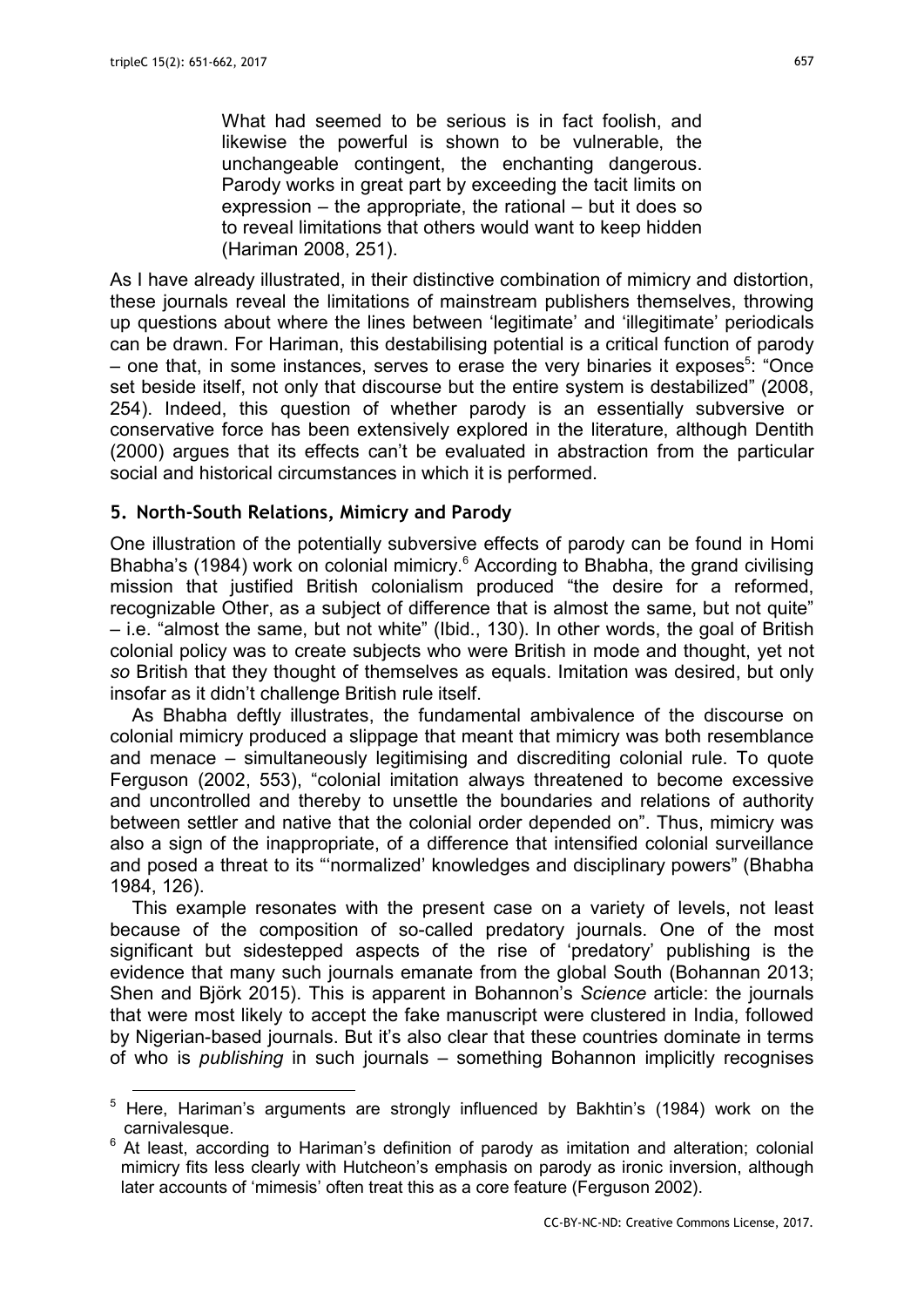(given that he chose to submit the fake paper in the name of a group of African scholars) but never directly addresses.

Several subsequent studies have confirmed the over-representation of Southern authors in 'predatory' journals. Xia et al. (2015) compared publishing patterns in seven journals from Beall's list with those in more respected open access journals (e.g., the PLoS collection). They found that most scholars publishing in the former journals were "concentrated in a few countries, such as India, Nigeria, and Pakistan" (Ibid., 1413), whereas more established journals were dominated by authors from the global North. Also using Beall's list, Shen and Björk (2015) sampled 613 journals and similarly found that the majority of authors came from the global South. When they compared the volume of 'predatory' publication in each country with the production of articles published in 'legitimate' international journals, their results were even more striking: "For the four biggest contributors of predatory articles, the USA had a low ratio of 6%, Iran 70%, India 277% and Nigeria a staggering 1,580%" (Ibid., 14). In other words, Shen and Björk's findings suggest that the vast majority of scholarship produced by Nigerian researchers is being published in 'predatory' journals. This implies that such journals are providing a critical distribution channel for Nigerian academics (along with those in India and other countries in the global South), especially given that their APCs are typically affordable for local scholars and institutions.

In a recent article, Nwagwu and Ojemeni (2015) shed further light on the Nigerian context. Analyzing 5,601 papers published in 32 biomedical open access journals produced by two Nigerian publishers (Academic Journals and International Research Journals), they found that academics contributing to these journals came primarily from Asia, Africa and Europe. Nwagwu and Ojemeni also analysed the citation patterns for articles published in these journals and found that papers were being cited outside their countries of origin, with an average of 2.25 citations per paper. Thus, although only two of the publications they examined were indexed in Web of Science databases, their visibility in Google Scholar meant that papers were being found and read.<sup>8</sup> In consequence, Nwagwu and Ojemeni (2015, 30) suggest that such scholarship "is beginning to appear visible to the world, even when published in journals that may be considered outside the acceptable criteria for publishing", in a way that has not previously been witnessed.

Nwagwu and Ojemeni (2015) speculate that Southern scholars are attracted to these journals for a variety of reasons: their speed of publication, the elitism of accredited (i.e., Northern) journals and the difficulty of negotiating the mainstream journal environment for those researchers who are early in their careers or for whom English is a problem, and the challenges of paying the APCs of mainstream open access journals. Likewise, Truth (2012) argues that such journals are largely driven by the internationalisation of scientific research and the emergence of an underclass

<sup>&</sup>lt;sup>7</sup> As Shen and Björk (2015) and Xia et al. (2015) show, the APCs of so-called 'predatory' journals are typically an order of magnitude smaller than those charged by mainstream publishers. Moreover, these journals often have a different fee structure depending on authors' location (and, in some cases, career stage), with scholars in Northern institutions charged a higher fee than those in Southern ones. This alone would suggest that such journals are primarily aiming to attract Southern scholars.

<sup>&</sup>lt;sup>8</sup> At first glance, this seems to contradict Xia et al. (2015), who found that citation rates for papers published by 'predatory' journals were significantly lower than for other groups of open access journals; however, lower citation rates don't entirely preclude the possibility of citation.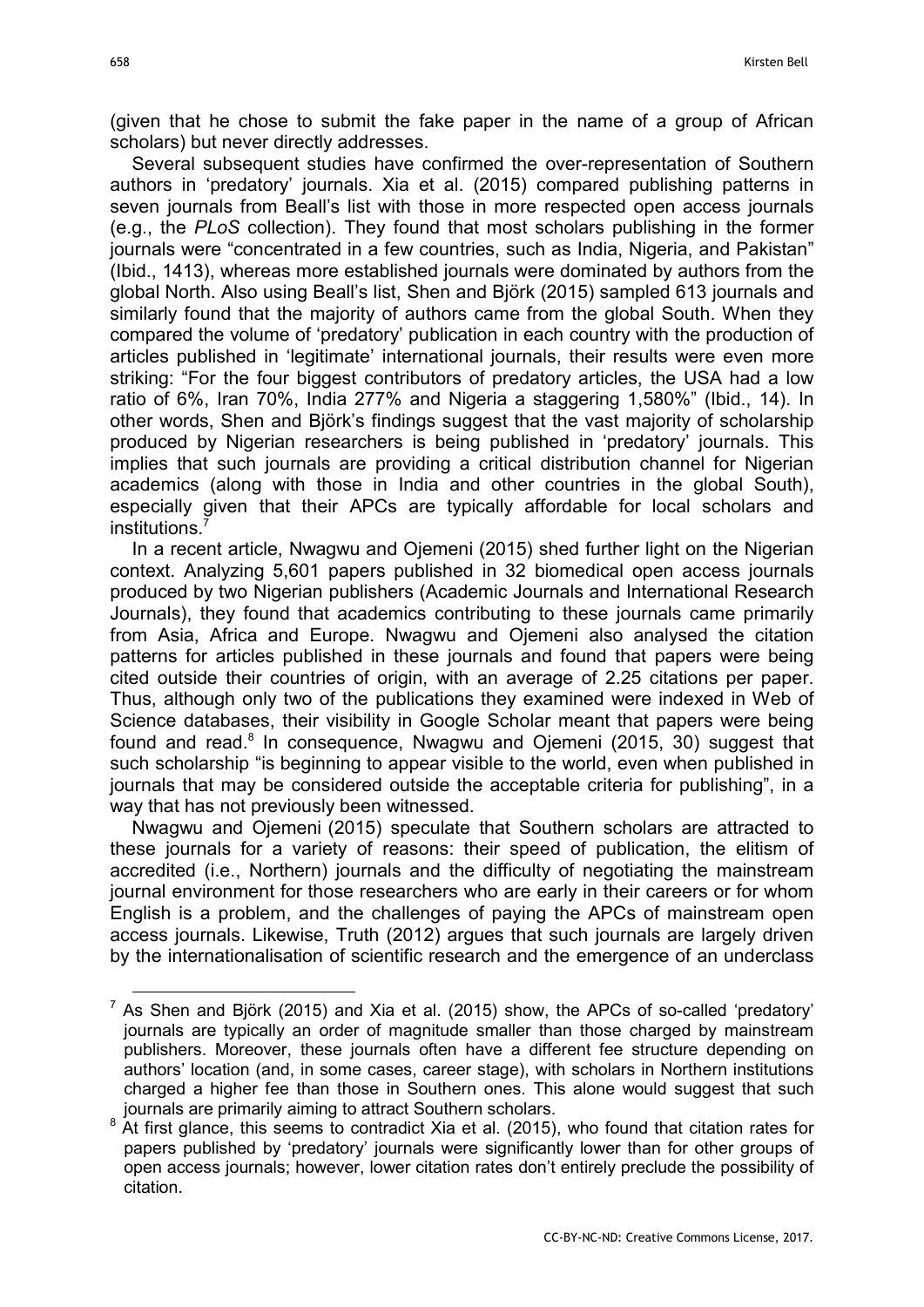of scholars in the global South who don't have the resources to compete with their more privileged Northern counterparts. Although he condemns such journals as inherently exploitative, Truth suggests that they should be viewed as a kind of subalternised space within cognitive capitalism and the materialities of knowledge production.

Nwagwu and Ojemeni (2015), however, are less convinced that these journals are always exploitative. They point out that some of the periodicals Beall has attacked are sincere initiatives, although their packaging, presentation and quality may be lacking. As Nwagwu (2016) asks:

> What would one expect of scholars and publishers from parts of the world where print publishing has never flourished as a result of economic and other limitations? If a technology develops that enables them to bypass the obstacles posed by the print technology, should they not use it? What would be expected of scholars whose research efforts are often rejected by scholars from developed countries due to the limitations of language and other quality criteria? (Nwagwu and Ojemeni 2015, 71)

Taken together, the results of these studies indicate that the prevailing view of such journals as merely 'predators' and authors as merely 'victims' is a serious oversimplification of a much more complicated issue. Indeed, given the implicitly racialised profile of these publications, the 'predatory' journal discourse starts to bear an uncomfortable resemblance to the discourse on colonial mimicry, with such journals – and the scholars who publish in them – becoming synonymous with an implicit academic Other<sup>9</sup> (almost the same, but not *right*; almost the same, but not white). Here, mimicry becomes a sign of the inappropriate, of a difference that intensifies surveillance in much the same way as colonial mimicry itself. Thus, as Truth (2012) and Nwagwu (2016) point out, one of the dangers of the 'predatory' journal discourse is its potential to disguise a racist subtext that reproduces the coloniality of power/knowledge.

Typically, where this larger context is recognised, it is treated as a consequence of the publishing landscape in the authors' own countries and their embrace of a 'publish or perish' mentality. To quote a recent editorial in the British Medical Journal on this topic: "Research institutions in low and middle income countries must improve the oversight, training, and mentorship needed to optimize publication literacy, especially among junior researchers" (Clark and Smith 2015). In this way, the problem becomes 'theirs', not 'ours', and the response is one of disciplining and surveillance – more benignly writ as 'training' and 'oversight'.

The issue is that such characterisations leave the larger global structure of knowledge production unchallenged. As Shen and Björk (2015, 14) observe: "these

 $\overline{a}$ <sup>9</sup> In some contexts, this is quite explicit. A perfect example is Impact Factor Services for International Journals (IFSIJ), an Indian-based organisation that operates an indexing and impact-factor measuring service for international journals. For an annual fee of USD\$40, 'predatory' journals can have their impact factor evaluated according to IFSIJ's method and list it on their website. Although roundly condemned by Beall and other commentators (e.g., Jalalian 2015), these kinds of organisations arguably reveal the impact factor for precisely what it is: a fetishised and vacuous number (Bell 2015b).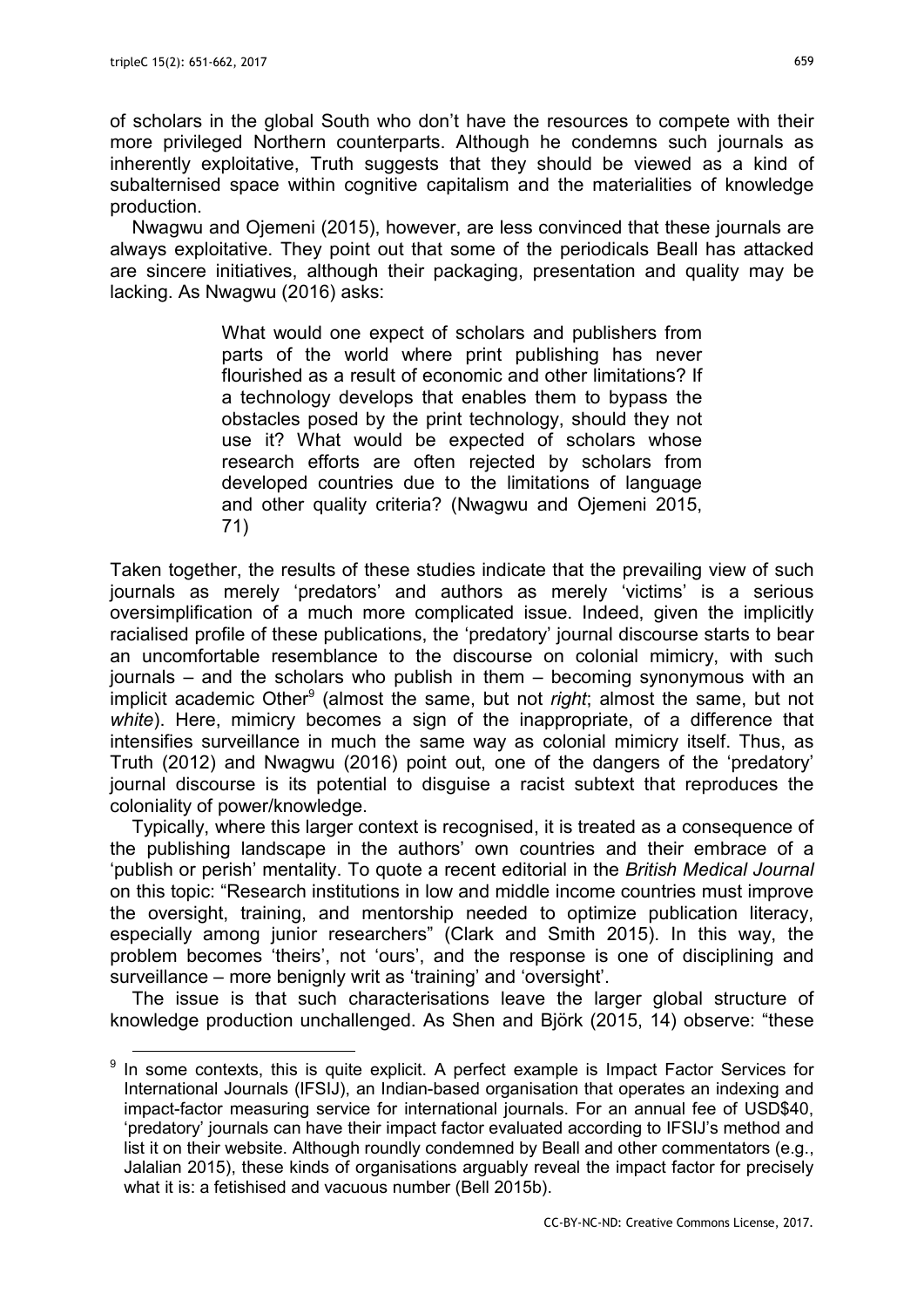authors and their institutions are part of a structurally unjust global system that excludes them from publishing in 'high quality' journals on the one hand and confines them to publish in dubious journals on the other". Thus, if we instead view 'predatory' journals through the lens of Bhabhian mimicry, they are revealed not as an aberration but as actively produced by the prevailing logic and structure of global knowledge production. And like colonial mimics, these journals serve to expose – and thereby potentially unsettle – the relations of authority that traditional forms of scholarly publishing depend on. After all, for Bhabha, "mimicry, like the fetish, is a part-object that radically revalues the normative knowledges of the priority of race, writing, history. For the fetish mimes the forms of authority at the point at which it deauthorizes them" (1984, 131-132).

## 6. Conclusion

Although the concept of 'predatory' open access journals has been widely taken up, it serves to limit our understanding of what is a far more interesting and complex phenomenon. In particular, I have suggested that it is more useful to think of these publishers as parody (and *mimicry* in Bhaba's sense) rather than *predator*. Without wishing to deny the questionable ethics of some of these publishers, they nevertheless expose the problems with contemporary knowledge production in academia, in terms of its commercial context, our methods for ascertaining quality and value, and the ways it systematically privileges scholarship from the 'centre' and marginalises and excludes that from the 'periphery'. Viewed in this light, such journals reveal not the dark side of the open access movement, but the dark side of academic knowledge production itself and the underlying truth of "the democratic, egalitarian ethos of scientists […] as the visible face of a hierarchical system echoing the structure of feudal nobility" (Guédon 2001, 10).

## References

- Alperin, Juan. 2014. South America: Citation Databases Omit Local Journals. Nature 511: 155.
- Amin, Mayur and Michael A. Mabe. 2004. Impact Factors: Use and Abuse. International Journal of Environmental Science and Technology 1(1): 1-6. Accessed September 12, 2016. http://www.scielo.org.ar/scielo.php?script=sci\_arttext&pid=S0025- 76802003000400011
- Archambault, Éric, Étienne Vignola-Gagné, Grégoire Côté, Vincent Larivière and Yves Gingras. 2006. Benchmarking Scientific Output in the Social Sciences and Humanities: The Limits of Existing Databases. Scientometrics 68(3): 329-342.
- Bakhtin, Mikhail. 1984. Rabelais and His World. Translated by Hélène Iswolsky. Bloomington: Indiana University Press.
- Beall, Jeffrey. 2013. The Open-Access Movement is Not Really About Open Access. tripleC: Communication, Capitalism & Critique. Open Access Journal for a Global Sustainable Information Society. 11(2): 589-597. Accessed September 5, 2016. http://www.triplec.at/index.php/tripleC/article/viewFile/525/514
- Bell, Kirsten. 2015a. How to Review a Journal Article. Centre for Imaginative Ethnography. Accessed July 1, 2015. http://imaginativeethnography.org/imaginings/laughingmatters/how-to-review-a-journal-article/
- Bell, Kirsten. 2015b. Journal Standards and Their Stories: Or, a Trip Down the Rabbit Hole. Medicine Anthropology Theory 2 (3): 182-189. Accessed January 15, 2016. http://www.medanthrotheory.org/read/5520/journal-standards
- Bhabha, Homi. 1984. Of Mimicry and Man: The Ambivalence of Colonial Discourse. Discipleship 28: 125-133.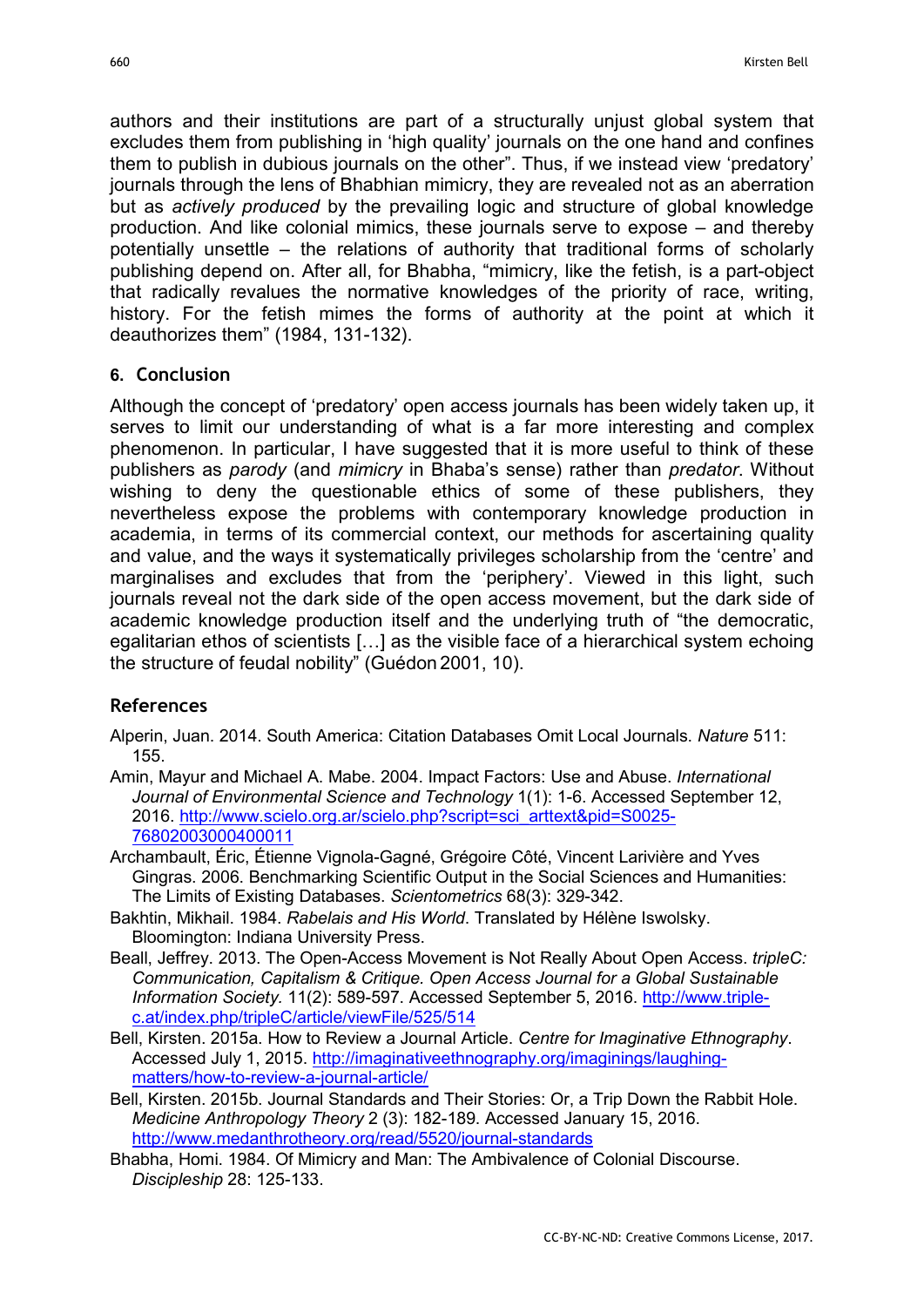- Bivens-Tatum, Wayne. 2014. Reactionary Rhetoric Against Open Access Publishing. tripleC: Communication, Capitalism & Critique. Open Access Journal for a Global Sustainable Information Society. 12 (2): 441-446. Accessed February 23, 2017. http://www.triplec.at/index.php/tripleC/article/view/617/572
- Bohannon, John. 2013. Who's Afraid of Peer Review? Science 342(6154): 60-65. Accessed August 12, 2016. http://science.sciencemag.org/content/342/6154/60.full
- Brown, Michael J.I. 2017. Who Will Keep Predatory Science Journals at Bay Now That Jeffrey Beall's Blog is Gone? The Conversation, 19 January. Accessed January 20, 2017. http://theconversation.com/who-will-keep-predatory-science-journals-at-bay-now-thatjeffrey-bealls-blog-is-gone-71613
- Callan, Paula. 2013. Fake Paper Highlights Predatory Publishers. ABC News, 10 April. Accessed August 23, 2016.

http://www.abc.net.au/science/articles/2013/10/04/3862443.htm

- Chawla, Dalmeet Singh. 2017. Mystery as Controversial List of Predatory Publishers Disappears. Science [Magazine], 27 January. Accessed January 27, 2017. http://www.sciencemag.org/news/2017/01/mystery-controversial-list-predatory-publishersdisappears
- Chou, Chuing Prudence, ed. 2014. The SSCI Syndrome in Higher Education: A Local or Global Phenomenon. Rotterdam: Sense Publishers.
- Chubin, Daryl E. and Edward J. Hackett. 1990. Peerless Science: Peer Review and U.S. Science Policy. New York: SUNY Press.
- Clark, Jocalyn and Richard Smith. 2015. Firm Action Needed on Predatory Journals. British Medical Journal 350: h210.
- Cooper, Sara and Andrew Poletti. 2011. The New ERA of Journal Ranking. Australian Universities' Review 35 (1): 57-65. Accessed October 5, 2013. http://www2.warwick.ac.uk/fac/sci/psych/people/jtresilian/jtresilian/cooperandpoletti.pdf
- Dentith, Simon. 2000. Parody. London: Routledge.
- Eisen, Michael. 2013. Open Access is Not the Problem: My Take on Science's Peer Review 'Sting'. Berkeley Blog, 4 October. Accessed August 23, 2016. http://blogs.berkeley.edu/2013/10/04/open-access-is-not-the-problem/
- Ferguson, James G. 2002. Of Mimicry and Membership: Africans and the 'New World Society'. Cultural Anthropology 17 (4): 551-569.
- Grey, Andrew, Mark J. Bolland, Nicola Dalbeth, Greg Gamble and Lynn Sadler. 2016. We Read Spam a Lot: Prospective Cohort Study of Unsolicited and Unwanted Academic Invitations. British Medical Journal 355: i5383. Accessed February 19, 2017. http://www.bmj.com/content/355/bmj.i5383
- Guédon, Jean-Claude. 2001. In Oldenburg's Long Shadow: Librarians, Research Scientists, Publishers, and the Control of Scientific Publishing. Washington, DC: Association of Libraries.
- Ha, Tam C., Say Beng Tan and Khee Chee Soo. 2006. The Journal Impact Factor: Too Much of an Impact? Annals of Academic Medicine Singapore 35: 911-916. Accessed August 13, 2016. http://www.annals.edu.sg/pdf/35VolNo12Dec2006/V35N12p911.pdf
- Hariman, Robert. 2008. Political Parody and Public Culture. Quarterly Journal of Speech 94(3): 247-272.
- Hutcheon, Linda. 2000. A Theory of Parody: The Teachings of Twentieth-Century Art Forms. Chicago: University of Illinois Press.
- Jalalian, Mehrdad. 2015. The Story of Fake Impact Factor Companies and How We Detected Them. Electronic Physician 7 (2): 1069-1072. Accessed June 14, 2017. https://www.ncbi.nlm.nih.gov/pmc/articles/PMC4477767/
- Kearney, Margaret H. and the INANE Predatory Publishing Practices Collaborative. 2015. Predatory Publishing: What Authors Need to Know. Research in Nursing and Health 38: 1-3. Accessed January 10, 2017.